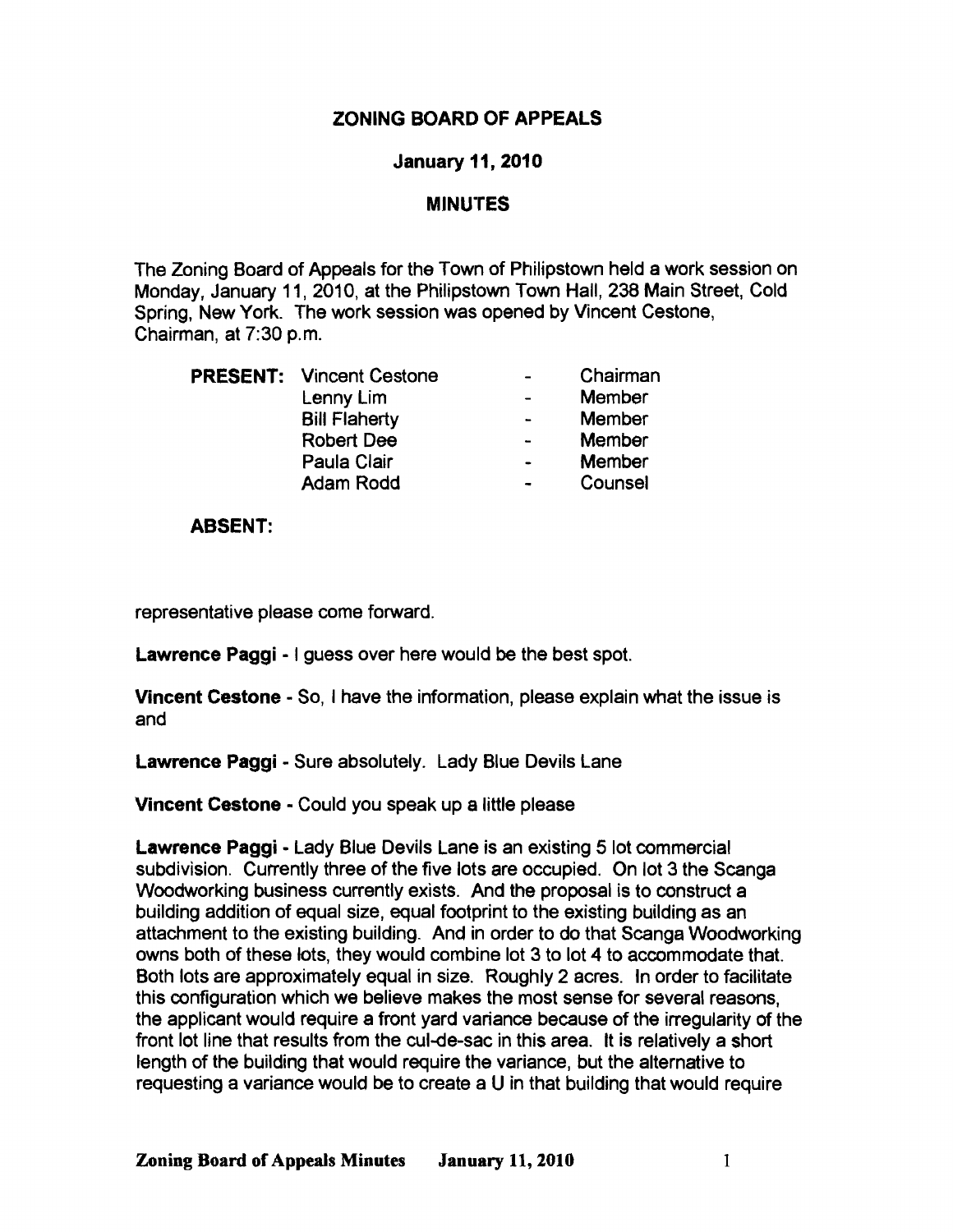us to extend our building further to the west to accomplish the same goal with square footage and it is a much less efficient building layout. So that actually outlines the first need for a variance. The second need for a variance is for the coverage, the building coverage of the site. Current code will only allow 25 percent of the lot to be covered by building. It allows 50 percent of the lot to be covered by a combination of building and impervious. The business that occupies the site is not parking intensive. It is more building intensive. Large open areas are required for this manufacturing process so we believe that we are still really meeting the intent of the code because we are still providing the required green area. We are not exceeding the 50 percent lot coverage. I believe that the Town agreed with this philosophy back when the first building was constructed because the 3.7 percent variance was granted to create that existing facility. We are looking for a 3.6 percent area to accomplish the proposed addition. Basically the building the same size. I think we have a hundredth of an acre more property on one of the lots. So there is a slight difference in percentage. So, I think that is a pretty good overview of what we are doing and why we are asking for two variances and why we believe that we really are meeting the intent of the code and are requesting a consideration for this application.

Vincent Cestone - So all that space on the back is parking

Lawrence Paggi - This gray area is parking and driveway yes

Vincent Cestone - What would happen if you jog the new building back to stay out of the variance and put parking in the front? Is that do-able?

Lawrence Paggi - You know what, we honestly didn't look at that because that, I don't think we can do that. I think you have a requirement for parking in the front yard as well. I think we have to stay a certain distance out of the front yard for parking. I can tell you that. We ran into that on another lot. I don't have that information in front of me.

Vincent Cestone - Even if that were so, is that workable

Lawrence Paggi - It may be but then you are going to be looking at parking area as you drive down Lady Blue Devils Lane where as in the back it will all be screened and concealed by the building. So I mean the tenancy is generally to move towards trying to put the parking in the rear of the building, I mean, the building we can make look pretty. The building we can landscape nicely. When you have parking out there, you have parking. And you are looking at cars. I have to say that I don't think it is a possibility to do it without requesting a different variance and I am not so sure that it is going to give you as clean and attractive appearance as this WOUld.

Vincent Cestone - Tell me about the other lots around you. What is there?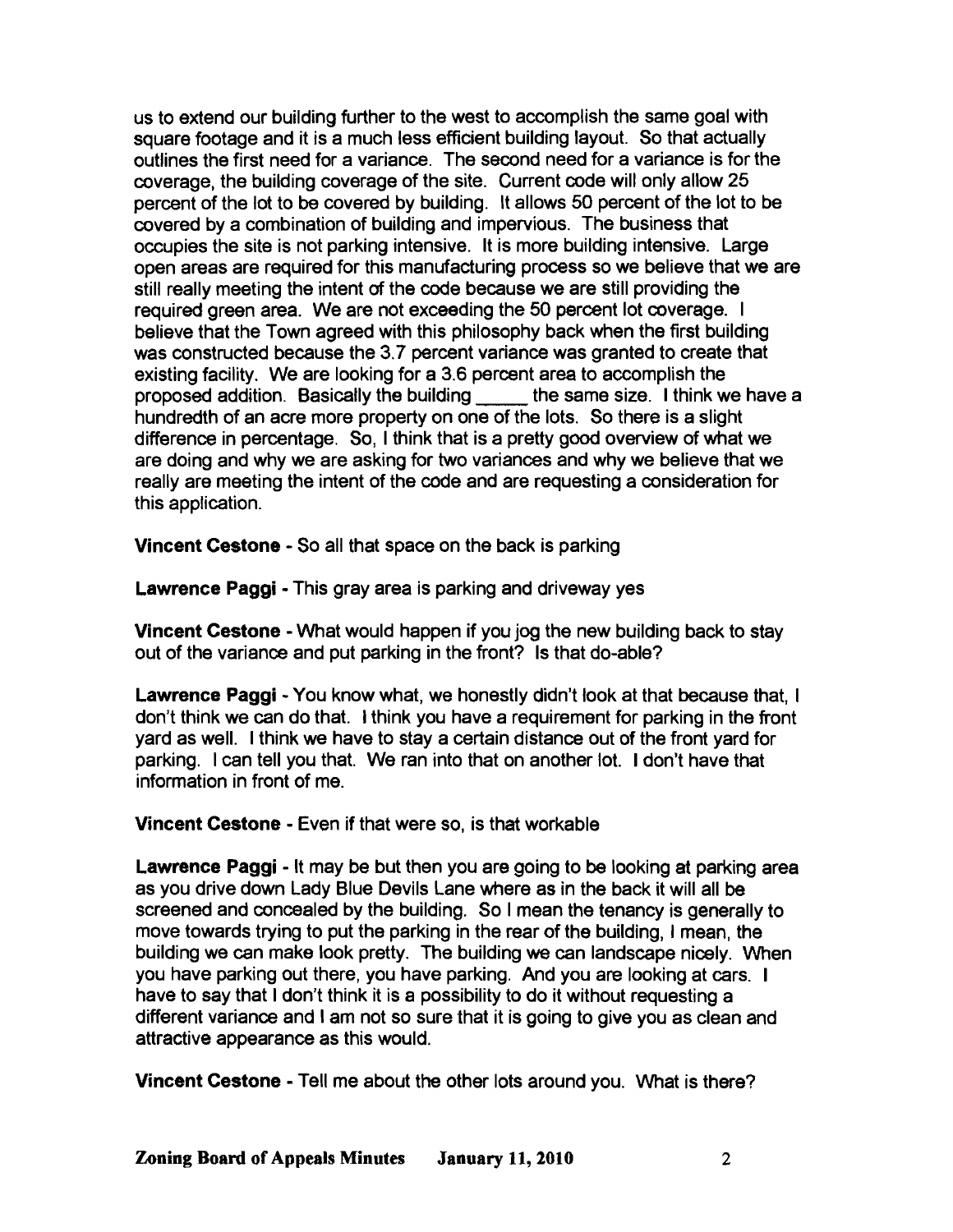Lawrence Paggi - Up in this area here there is a day care center that is set high on the hill. They have a play area off to the back in the rear that's I believe is fenced. The large green area over here this appears to be where the septic system is so there is quite a bit of lawn area between the property and where we would be proposing the new development. And actually in front of that location is going to remain wooded. That is the actual, one of the reasons why we would like to avoid trying to do a U shape because it would extend out this way and actually have to disturb more of the existing vegetation. So you've got a day care area here. I think you have an insurance company here.

Vincent Cestone - All that commercial

Lawrence Paggi - yes. Oh yes, absolutely. This is also owned by Scanga Realty and this is subject of a current site plan application and then these two lots. So actually Scanga Realty owns three of the five lots. The other two are a day care and an insurance company. And again, they are relatively set back from the road and there is significant lawn area between them and us.

Bill Flaherty - There is no parking in front of any of those buildings

Lawrence Paggi - I don't believe there is

Bill Flaherty - There isn't. It is either in the rear or on the side. And I think if the parking were in front of the building that you propose that it would be detract significantly from the  $\qquad \qquad$ .

Lawrence Paggi - I would agree

Bill Flaherty - I am parking where you can't see the cars. In the back or on the side.

Lawrence Paggi - I think there is many planning officials that would agree with you because many of the Codes are moving to requiring parking in the rear for just that reason.

Bill Flaherty - What is the variance that you are requesting

Lawrence Paggi - 3.6 percent on the coverage and we are looking for a 20' foot variance where a 30' foot is required. But only for a small portion of the building not for the entire frontage of the building. Only where the cul-de-sac bumps out. At this point here, we need front yard and obviously over here we more than meet front yard.

Bill Flaherty - As a result of your expansion, how many people are currently working there?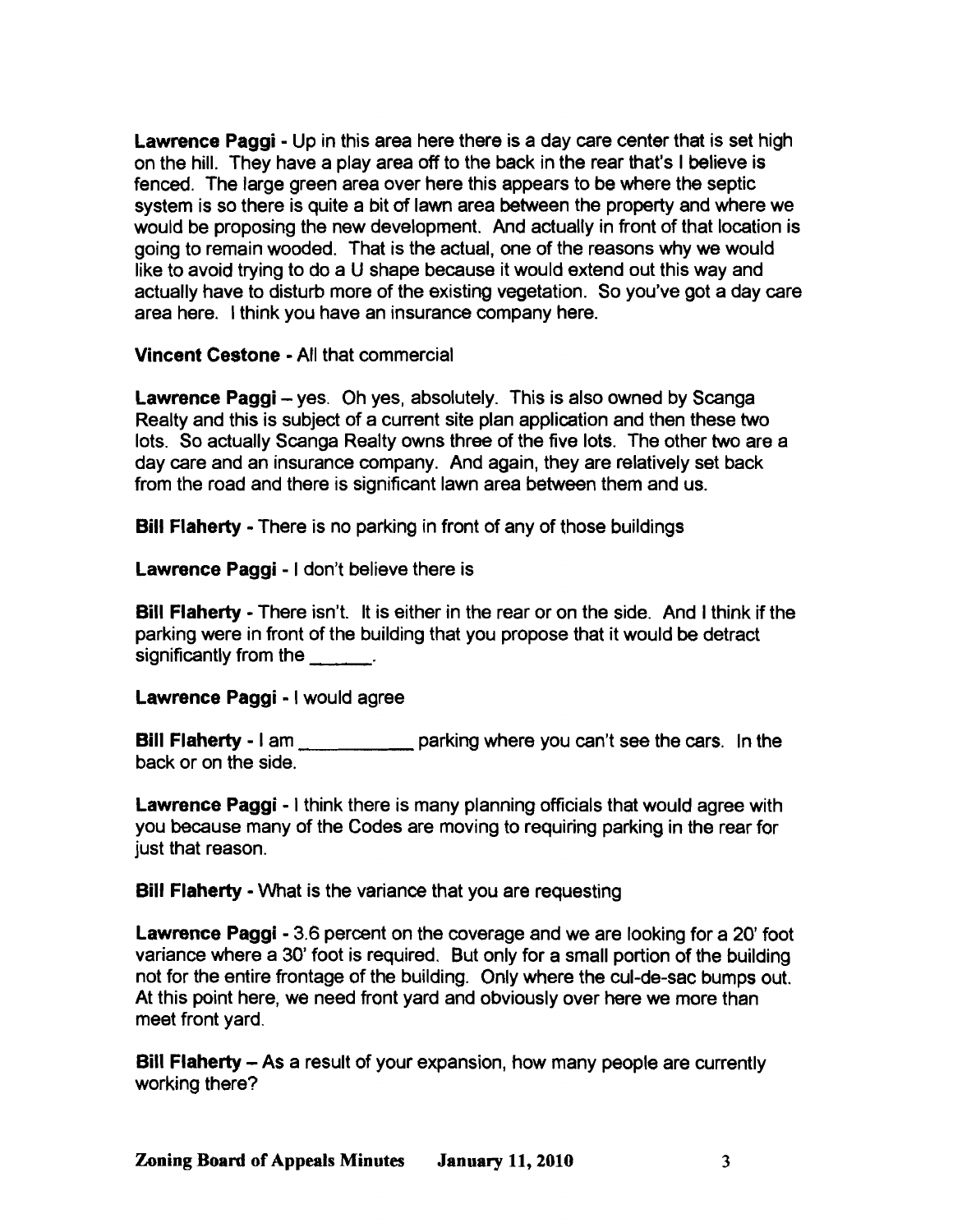Lawrence Paggi - What's our current level of employment? 40, 45.

John Scanga - 35

Bill Flaherty - How many additional employees do you anticipate

John Scanga - We do not

Bill Flaherty - You do not?

Lawrence Paggi - Well what we are going to end up doing is moving, what we currently happening is we are storing material outside, and that material is going to come inside. And it is just going to facilitate their operations.

Bill Flaherty - Warehousing?

John Scanga - We are just going to basically spread everything out that we have currently

Bill Flaherty - So it is not going to afford any additional traffic to and from the facility itself? There is no plan

John Scanga - There is no plan right now.

Bill Flaherty - How many people do you think you will be employing during the construction of the building

John Scanga - Construction I am sure there will be several different contractors employed.

Lawrence Paggi - I think we estimate anywhere from 20 to 30 people being employed temporarily.

Vincent Cestone - How long

Lawrence Paggi - I bet it would take a good six months to build this thing

Vincent Cestone - At least

Lawrence Paggi - At least

Robert Dee - And looking at these plans, what I don't see is, I don't see the measurements of the building itself. How long is the building, how wide is the building? Maybe I'm missing it?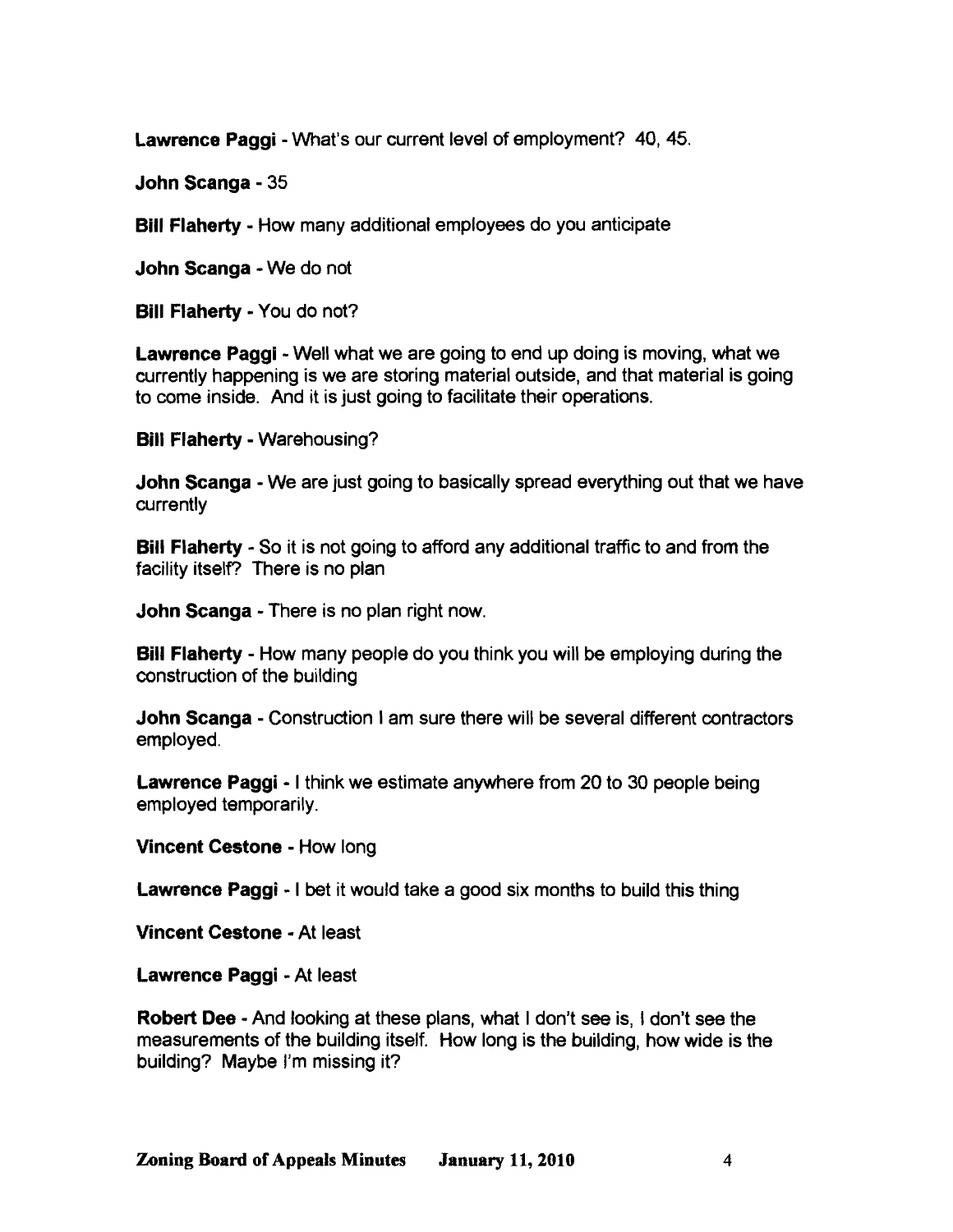Lawrence Paggi - Nah you're probably not. Those are architectural plans and I am giving you

Robert Dee - I don't see how we can approve something when we don't know how big it is.

Lawrence Paggi - Yeah, I don't know if I have any on me

Robert Dee - I mean if we look at that and we say it's 60 feet and then it turns out to be 100 feet

John Scanga - It's 250 feet. It is 100 by 250

Lawrence Paggi - 100 by 250. 100 wide by 250 long

Robert Dee - That's the

John Scanga - Existing building is 100 by 250. The addition will be 100 by 250.

Robert Dee - So it will be 500 feet long?

Lawrence Paggi - yes

Lenny Lim - Well we've got to get some dimensions

Robert Dee - I'll be honest with you, I could never vote on this without dimensions.

Lenny Lim - I like the idea what you are doing, but I need some dimensions

Robert Dee - You are giving us a big box. And you are telling me SOO feet and it turns out to be 700 feet, because we don't have any measurements to go by

**John Scanga** - I think we are calculating the percentage of the variance that we need. Measurement wise it is 100 by 250

Robert Dee - I understand that

John Scanga - In total the building will be 500 feet long

Robert Dee - But our documents don't say that

Lawrence Paggi - The building is drawn to scale. We can certainly add the dimensions but what we would ask you to do is consider if your are inclined to consider the variance, grant it conditional upon us noting that that is 100 feet by 250 feet on the plan that we actually present to the Chairman for signature. That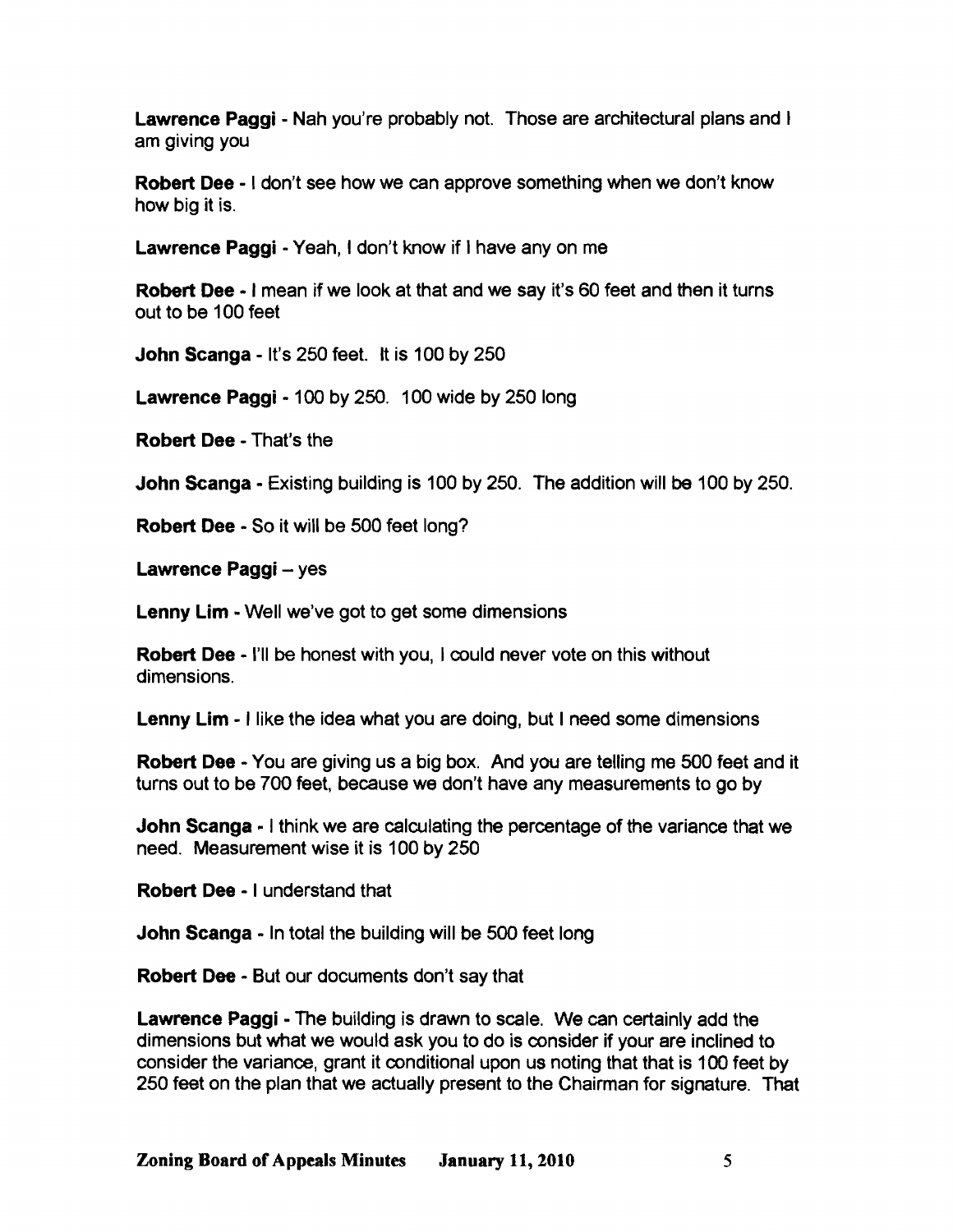way we can give you the height as well. The height I believe is listed on the plans.

Vincent Cestone - Okay. What is the board's feelings on doing that? Do we wish to vote or wait for the dimensions?

Paula Clair - I think we should wait

Lenny Lim - I would like to see the dimensions before I vote

Robert Dee - I would like to see the whole thing because I don't vote on anything that didn't have the dimensions on it.

Vincent Cestone - And I agree

Robert Dee - I'm uncomfortable with it.

Vincent Cestone - Generally, if I am speaking out of turn correct me, we are maybe supportive of it. We have to hear what the residents have to say, but I need to have dimensions. We've been, not with you, but we've been burnt.

Lawrence Paggi - Okay

Vincent Cestone - Any questions from the board? Comments from the audience? Anyone wish to speak on this? Sir?

Angelo DeStefano - My name is

Vincent Cestone - Just introduce yourself

Angelo DeStefano - I'm sorry

Vincent Cestone - Introduce yourself

Angelo DeStefano - Yeah. I'm Angelo DeStefano. I live on Knollwood Lane which is the street running parallel or actually above where the project is. I have several questions with regard to the project as a whole that I would like to address. Let me say that initially you have as you look at the diagram there, you will have a 500 foot structure which originally was placed on a, the original structure was placed on a 2 acre, 250 foot structure. In reality, it allowed a variance and with that variance it kind of maxed out the total allowable square footage. So you have a structure on 2 acres that seems kind of pleasant. And it fit into the process of an industrial development and would not as intrusive to the residential property next door. As viewing now the large building, you have a variance, a nice building. But what is being proposed right now, what they are doing is they are taking two lots bringing them together and creating a mini-Gap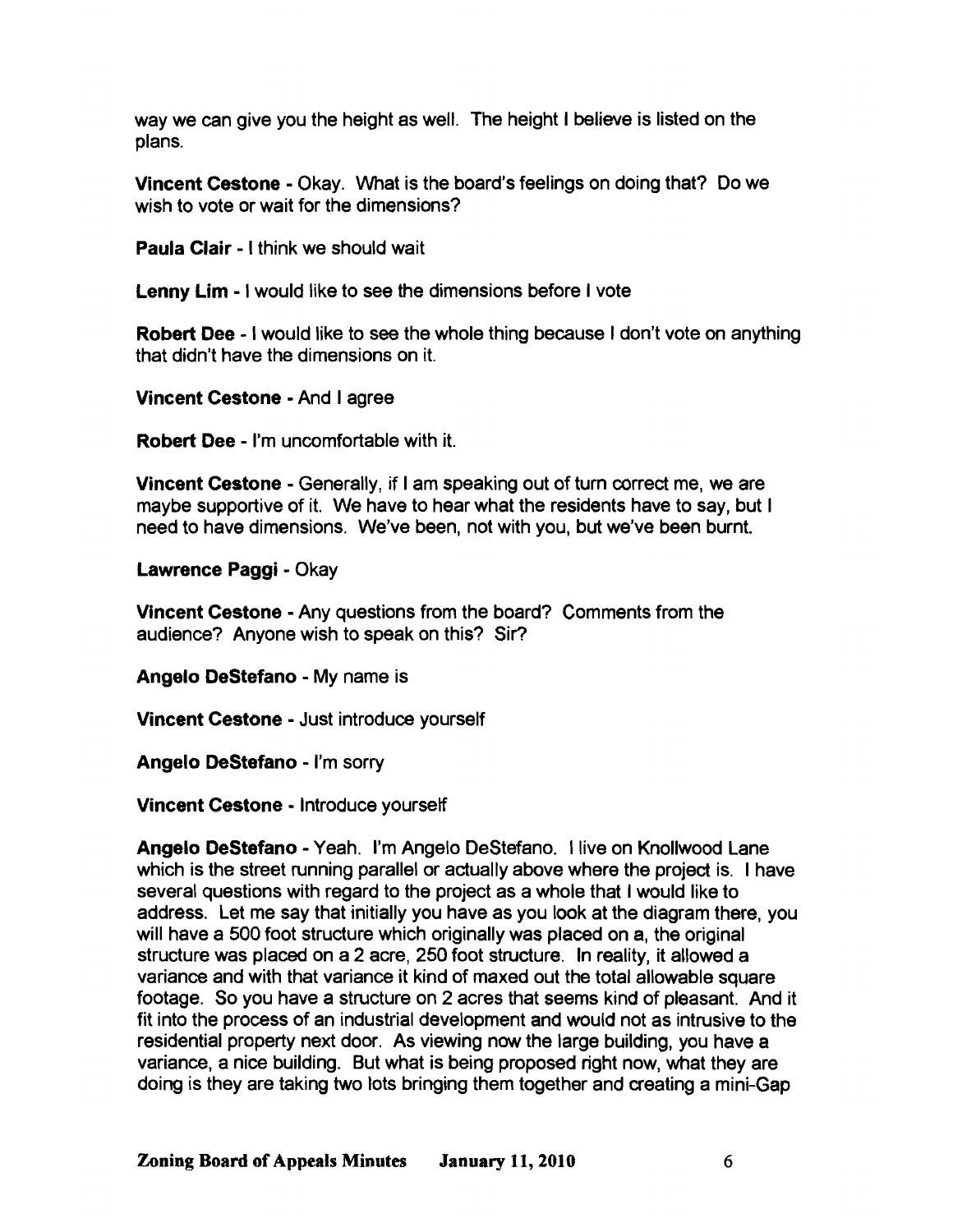in Fishkill. It is taking two acres, which at this particular point if you ask can you go ahead and get a variance to build on it as it stands right now it's no. It is maxed out. Even with a 3.8. And now what they are asking you to do is build more on that in order to satisfy the other two acres. In one project that is going to stretch out 500 feet. And look a little like a mini-Gap of Fishkill. Now most certainly this is going to affect, it is not in harmony with the make-up of the industrial layout there. It is no longer in harmony with the viewing from the residential area up there. So much so it just looks like, it is going to look like a big block. It is going to affect home values. Not only in the residential area but also in the industrial area. It is also going dig into this concept of open space. We are into this need for open space and the planning accordingly. It is going to put a little notch into this kind of theory of open space in relationship to that. More so fine, that's subjective. I mean you can say okay fine how is it going to affect the land value, the fact that it impedes and is not harmonious to the neighborhood is brought out in the initial application where they say listen what we are going to do, they know this. They say we are going to put pillars to satisfy how big and massive this is, we will lay out pillars. And the present structure and the new structure so that it doesn't look that big. All right. You had asked a question as to what other facilities are in that particular industrial area. One of the facilities there is a nursing home, I'm sorry a nursery school. Well certainly when you have a setback, one of the main reasons for setbacks are for safety reasons. I am sure the board knows. Safety in relationship to fire, explosions or unknown. That's why you have these setbacks. That's why they are there. So let me say this if the board decides to go along with the application for a variance what they are saying is this we are going to put an additional risk in relationship to the children in the nursery as a balance with the footage. If we give 20 feet, we increase the risk of 20 feet for the kids. It is an increase of risk in relationship to a safety factor. You have to take that into consideration. Basically the board is on notice that by approving the present plan application, they are increasing the risk of children at that particular location on that road, increasing the risk of the safety factor. Based on what I've said I think the board should take a look at the project as a whole. Are we going to permit the building of this 500 foot structure which is not harmonious to the neighborhood, it is going to affect land values, and affects the concept of open space and then also the way it is presented at this particular point increases the risk for children presently at that particular location. I pose that to you in dealing with this

Paula Clair - I just want to ask how close are you to the structure

#### Angelo DeStefano - I'm sorry

Angelo DeStefano - How close is the structure, the proposed structure to the nursery

Lawrence Paggi - Hundreds of feet. If I may respond. First of all as far as being harmonious to the neighborhood, we have to remember this is an industrial zone.

 $\ddotsc$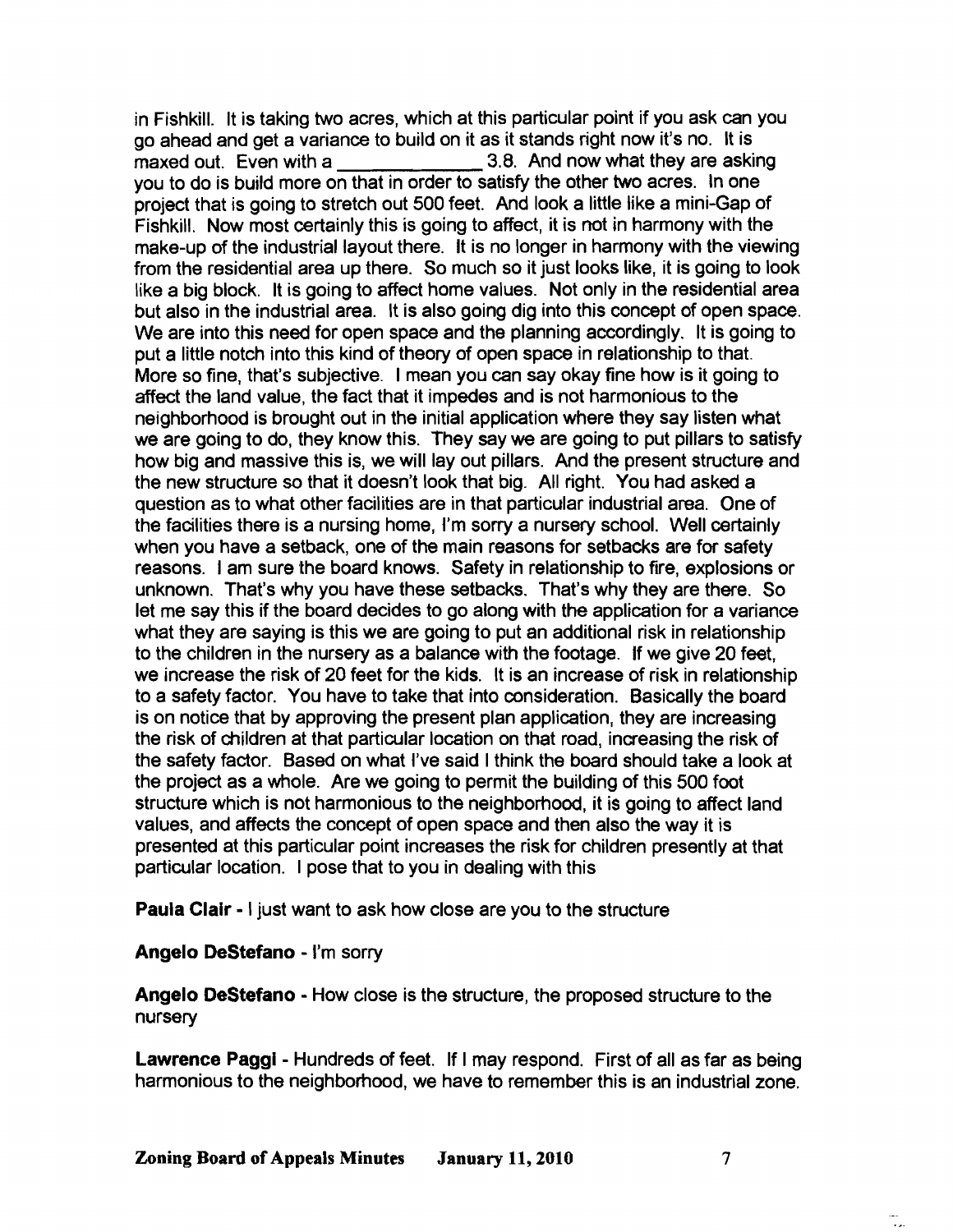vegetation is deciduous

Vincent Cestone -I'll call you in a second. Are you finished? Sir

Angelo DeStefano - Yes in relationship to this I think two buildings should be placed there. Not one long 500 foot monstrosity that does not fit. 'don't think that is reasonable expansion or use of property. It is intrusive to neighbors and it is intrusive to the concept of open space. It is not. What would be is a structure on the other two acres of another building that would be acceptable by the board that doesn't create the problems which I have just stated. The viewing of that particular location is residential property behind it. My house sits up and I look out and I can actually see those buildings. You can actually look down, there are four houses that look down. Or four houses or five houses that would have a view of this monstrosity. That is just over, at least my opinion, over zealous attempt to build on properties against the town zone law and the rights of the people.

Bill Flaherty - Can you see the current building

Angelo DeStefano - Yes I can. And if they build attached to that, which they presently cannot add anything to that particular lot. It is saturated. As a matter of fact there is another question I have in dealing with the variance of 3.8 over. At least in my calculation of this, if you do not combine the two lots, then the first lot that this building is on that this structure is on, they cannot build anything further because the only thing that would be allowed initially would be 21,900 square feet. They got a variance to put up to 25,000. Now if you combine it you will have 4 acres that would be 174,241 square feet. 25 percent of that would be 43,560 square feet minus the 25,000 square feet which would only leave them the right to expand on 18,510 square feet on a 4 acre project. Now I don't know what their variance is but what they are trying to do is say we got 25,000 and we were looking for 25,000 over here, they are looking for an increase of 7 or 8 percent. According to these figures.

Robert Dee - Let me ask you a question

## Angelo DeStefano - Yes

Robert Dee - In looking at this diagram, if he were to put two separate buildings. The other building would be closer to the residential houses. Is that correct?

Angelo DeStefano - Perhaps but within the law, perhaps within the Town zoning law. It might be a little closer protected by the woods. But it wouldn't present a problem with a 500 foot structure which is, you've been up to Fishkill. You've seen the Gap. This is a mini-Gap.

Robert Dee - But wouldn't you rather have a bigger buffer zone there between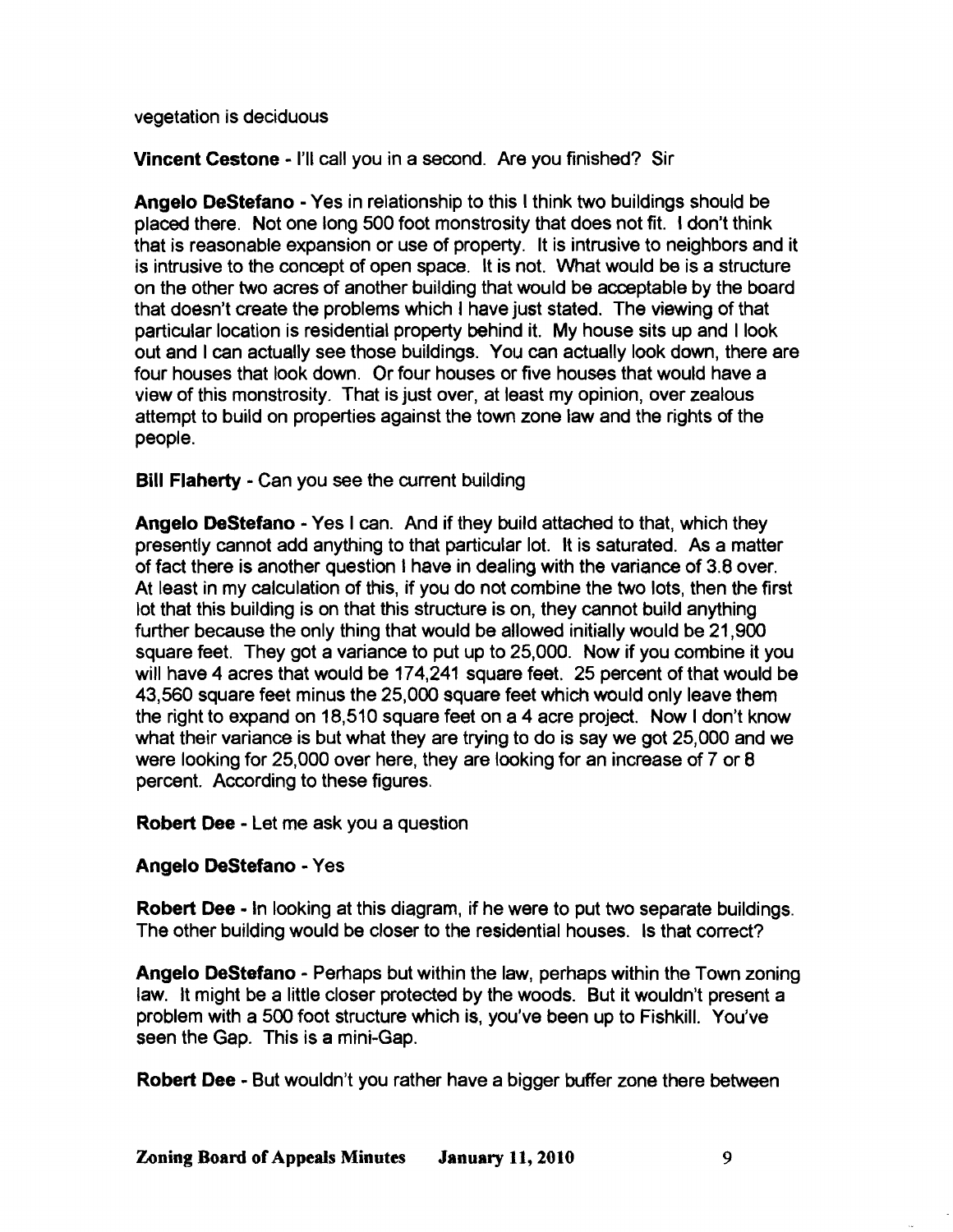the residential

Angelo DeStefano· I would like to see some open air, some uniformity in relationship to the industrial property being developed accordingly. I don't, you know if you take a look at the other projects there, the nursing home and the insurance company, they have within their two acres a nice building, landscaped and it looks good. If you take a look at this, you can see it right here.

Robert Dee· I am looking at the design they have here, the architectural design and if we hold them to it, it does well architecturally and landscaping. We can do that. We can say the variance has to be landscaped and so on and so forth. But we are allowed to do that. But in looking at in architecturally it is not just a square design. There are arches and windows

Angelo DeStefano - I am not saying that. I am not saying that Scanga Realty and there application of what they have done so far is not responsible and they are professional in the way they handle it. No question about it. They respect the people, they do well and I have the utmost respect for them in dealing with them. No question about that. What I am concerned about is the 500 foot structure as you look out, that's what you see. A 500 foot structure. I would rather see two structures developed on two lots which conform and have an open space concept. Okay. An open space concept.

Vincent Cestone • You've made your point. Does anyone else wish to speak on that? Madam

Mary Ellen Finger· Yes. My name is Mary Ellen Finger and I'm a resident of Horseman's Trail. I have 20 *aaes* of industrially zoned land and 1,000 lineal feet along Mr. Scanga's north border there. And I have a few comments to make. The Scanga's have been decent neighbors. I have no complaints. Trash blows over the fence a little bit, but that is not abnormal. I had problems with the odors before, but they switched to a different kind of contact cement. They are going into, they are trying to utilize materials that are more environmentally friendly. I am so pleased that they changed the lighting. I don't know if it was mandated or if you did it voluntarily but I had commented before about the blinding lights. These things are an evolving process. You don't know if something like this on paper, two dimensional, what it is going to be like three dimensionally. And now you bring in smells and noise and stuff, but it is an evolving process. And they have been responsive. So I have to say that they have been good neighbors. They are bringing in business in a depressed period of time. I'm, for the record I am doing a five lot subdivision next door. I am trying to keep it as green as possible. I love open space, I love my farm. I am doing it for financial reasons. cannot say in this neighborhood with my taxes and they are going to

Vincent Cestone • Unfortunately we all know that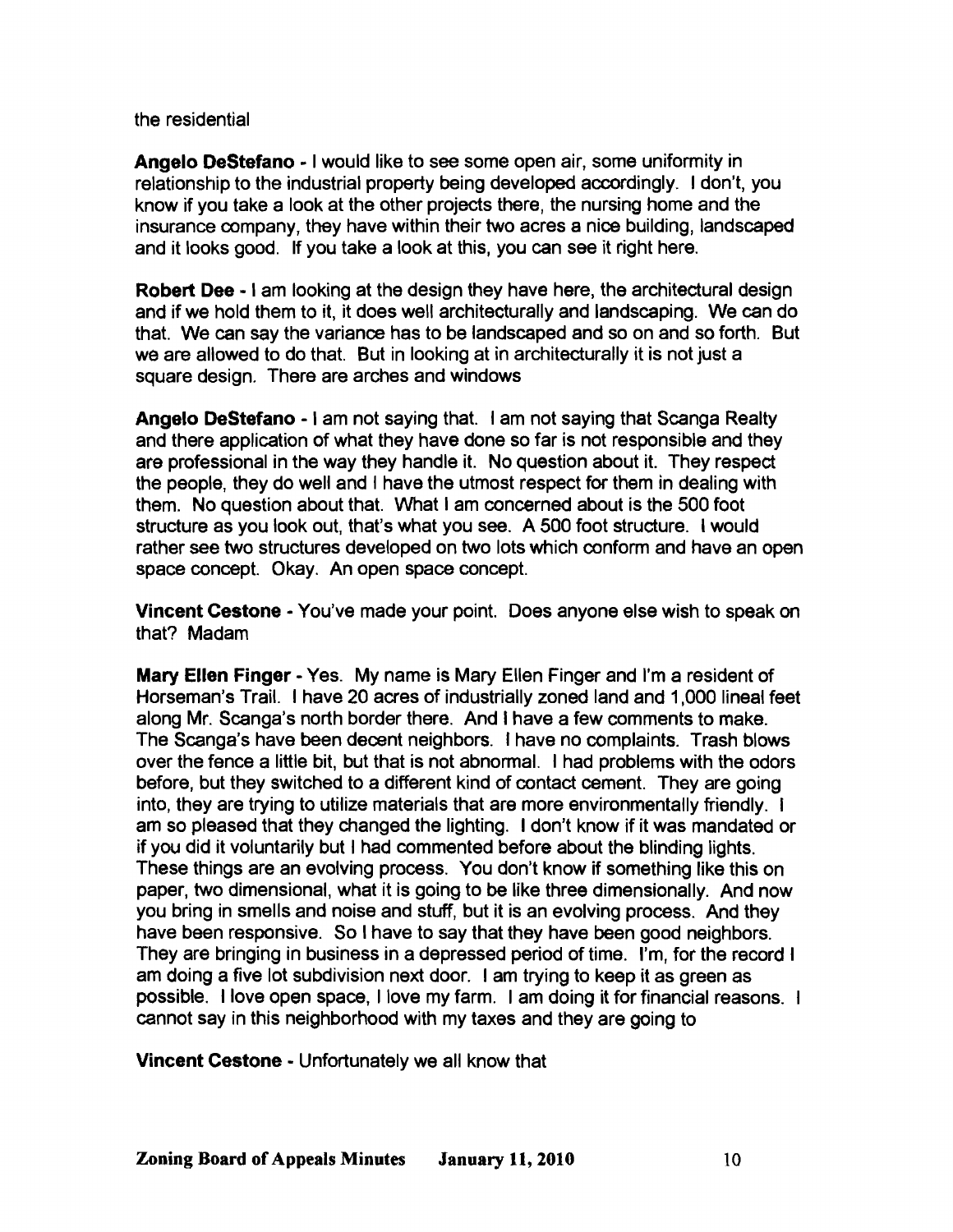Mary Ellen Finger - Okay. That is why I am developing. Sometimes you get looked at as a greedy capitalist. Irregardless, I am somewhat disturbed. I never met Mr. DeStefano and I do really respectfully disagree with his attitude about open space. I bought my industrial land because I wanted industrial land. I know who I am going to be living next to. And so I cannot object if they're doing industrial development. And naturally if they waited a little longer, once this new proposed zoning change has passed, they can build up to 200,000 square foot on a two acre lot. I don't know quite how you can do that and meet all the setback requirements but that is what it says here in the dimensional table in the draft zoning. It may get changed. But they are only asking to increase by 25,000 foot property, building on that lot. So actually it will become more lenient with the new zoning. So quibbling about 3 percent versus 8 percent seems kind of irrelevant at this point because we are all kind of caught in this catch 22 about making an application under the old zoning but now we are going to have to follow the rules of the new zoning and sometimes it puts you into a nonconforming state. Okay so, I am very concerned about people telling me what I can do with my open space. I have the book, I didn't bring it along with me because it is awfully heavy, the zoning book. I bought it in 1987 and I try to follow that so I know when I make plans for my property or when I do things, I am not breaking major rules.

Vincent Cestone - You're the one

Mary Ellen Finger· What?

Vincent Cestone - You're the one. That follows the rules.

Mary Ellen Finger· Oh

Vincent Cestone - I'm joking

Mary Ellen Finger· It is confusing because which rules are we following now? It is a little bit difficult I have to say. So, I am very concerned that people who don't pay my taxes are going to determine what I can do with my property. This is an industrial development. To try and develop open space on an industrial development is not compatible I would say. And that's why you've got these major, you know, coverage of impervious surfaces now going to be 60 percent when the new zoning changes. That's why it is allowed. Because they understand they are not going to look for a beautiful park land in an industrial location. So I think that is a little unconstitutional or maybe bridging on people's property rights for people to be able to influence the board with emotional statements about monstrosities. That troubles me. Before the planning board at one point one of the members was very concerned about sand plants and cement plants. I have no intention of doing anything like that but you know in a market like this perhaps that could happen. But I hate to hear that kind of language being used that influences the board. It doesn't keep it at a civil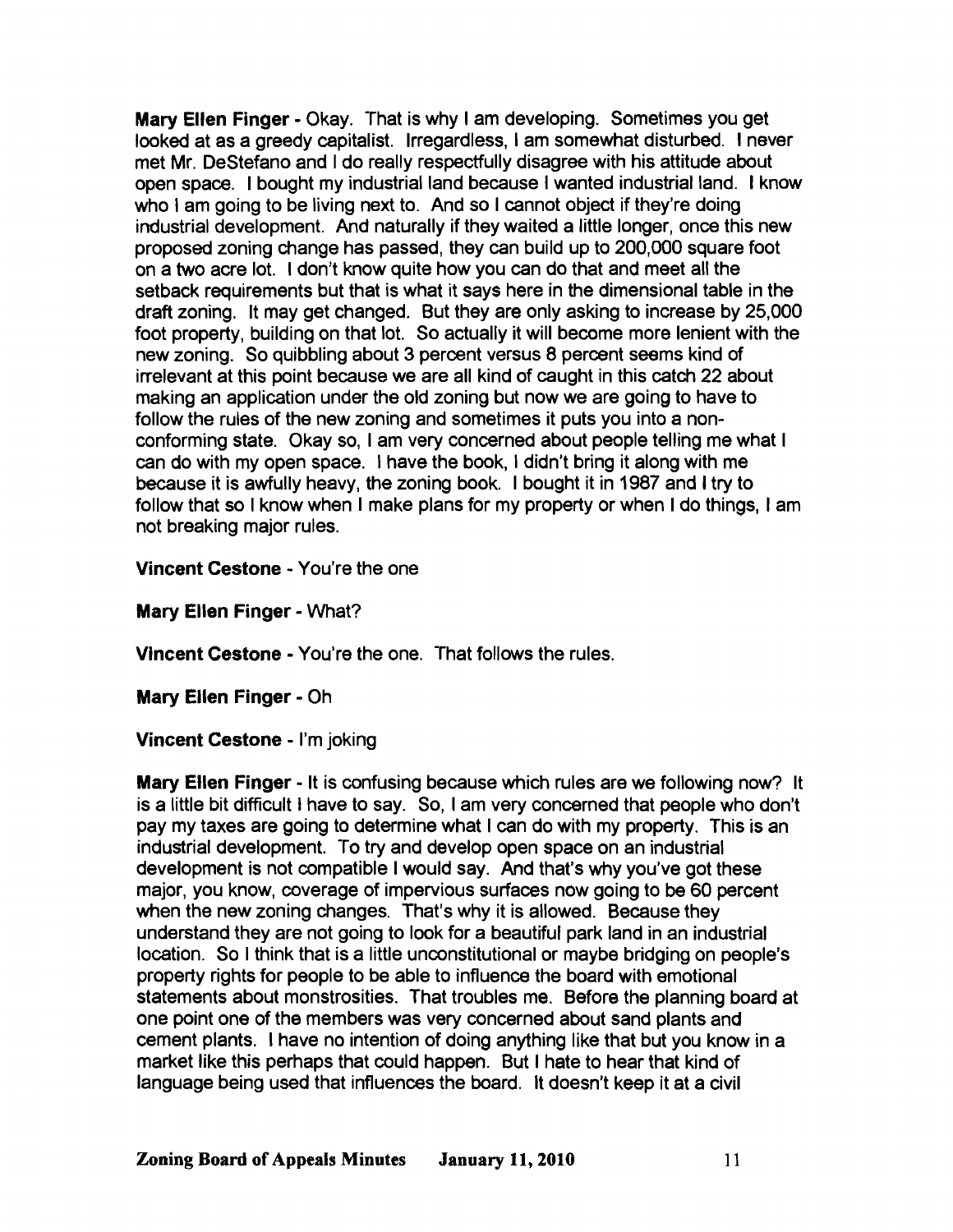Vincent Cestone - It's being civil. We've had people who have not been civil.

Mary Ellen Finger· Okay

Vincent Cestone - And this is a democracy. Anybody can say, as long as they are being civil, can say pretty much anything

Mary Ellen Finger - I am just sensitive to the fact that, you know, what I might consider a beautiful shed could be considered a monstrosity.

Vincent Cestone • And that's the way he perceives it. He has that right. Anyone else wish, I'm sorry, are you finished?

Mary Ellen Finger - I think, I don't know if I agree that this is not harmonious to the neighborhood. I think that the building that they've built looks nice. The way it's been set back. The way the planning board didn't, the various boards had determined how to do landscaping. That's accomplishing something. That's a nice sub-development.

Vincent Cestone - Am I correct in assuming that by your statements that you are in support of the project?

Mary Ellen Finger - I am in support of the project

Vincent Cestone • Okay

Mary Ellen Finger - Thank you

Vincent Cestone • Anyone else wish to speak on this?

Lawrence Paggi - If I can just reply to one point based on the percentages. I mean, I can calculate percentages. The 3.6 percent is accurate. 3.6 of eight acres is obviously equivalent to a little bit more than (Cannot hear applicant) So I think there was a little bit of confusion there. 3.6 percent variance is what we are looking for for the total coverage of the building on 4 acres. Okay? And the second point is that while we might provide some separation between the two buildings if we were to separate them, what you would see between them, if you could see between them, would be another driveway. So it is not going to be open space it is going to be additional paved area. So again, I think, I am hoping that the board sees that what we really did try to do was preserve as much open space as we COUld. That was really the intent of the plan.

Vincent Cestone • Okay. Any more comments from the board? If not,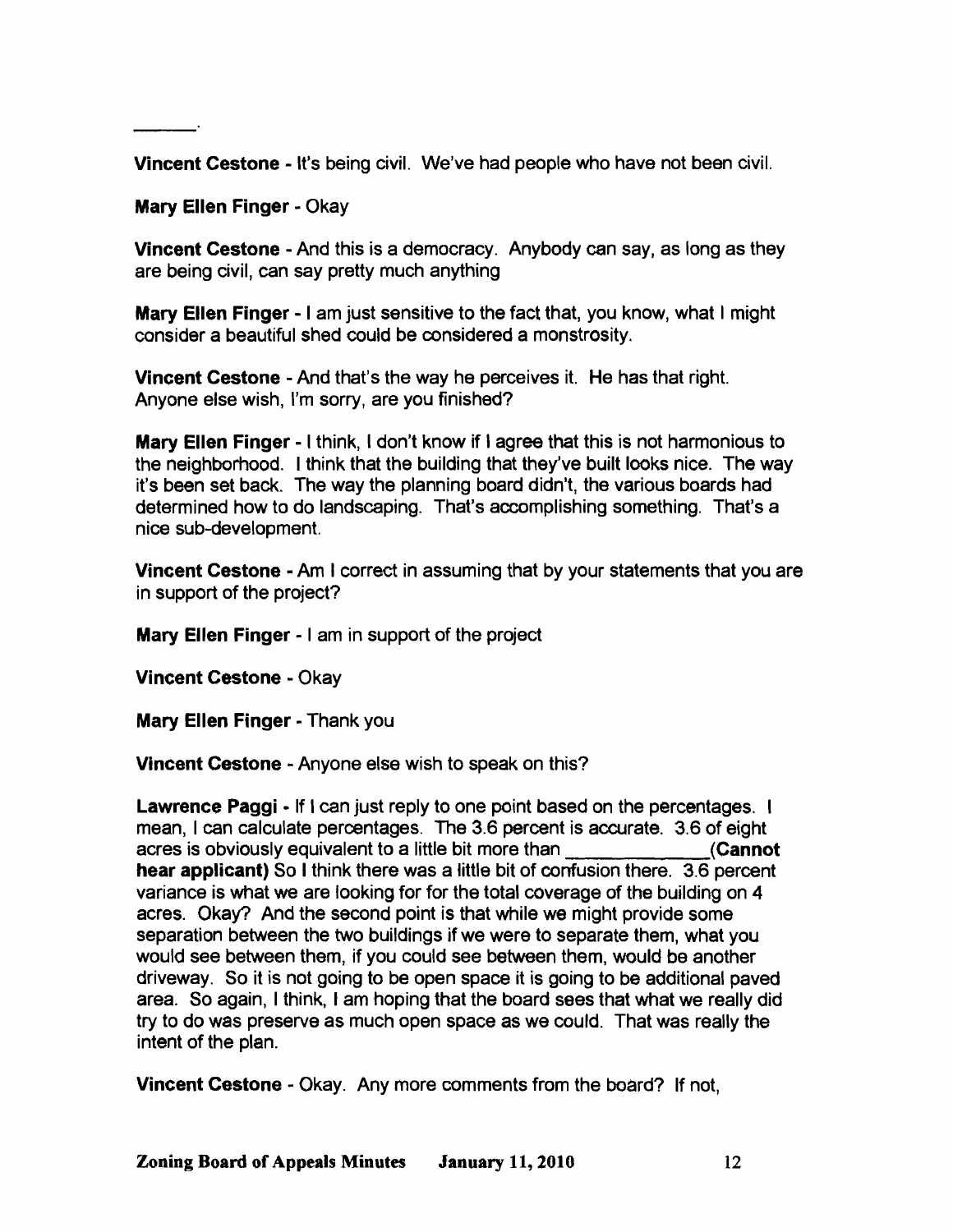Bill Flaherty - I have a question, Kim, you wrote a letter to John Lynch back in December

Kim Shewmaker - Yes

Bill Flaherty - Did we ever get an answer from him?

Lawrence Paggi - I have something from him for you. Here. The request from your attorney was that you would like a copy of the referral that was made by the Planning Board to Putnam County. We actually have a response from the County that says that as a matter of clarification please be advised that all parcel site plans are approved for the Scanga parcel. There appears to be no adverse impact on the County.

Bill Flaherty - This is dated January  $7<sup>th</sup>$ 

Lawrence Paggi - We just got that.

Adam Rodd - Do you have an extra copy?

Lawrence Paggi - Keep that. Please keep that.

Bill Flaherty - We will probably get a similar response.

Vincent Cestone - With that, I am going to continue this on to our next meeting.

John Scanga - I'm sorry... we are before the Planning Board on Thursday. I would ask that if the dimensions are the only thing that is holding you from deciding on this, that we would confirm those dimensions of 100 by 250 and we will hold to that. If the board could vote on that in any way, I would appreciate it. Those are the dimensions. 100 by 250. That's the only thing we would be coming back for and again we are before the Planning Board Thursday.

Vincent Cestone - Unless I get overruled, I think the members made it clear that they need to see dimensions. Am' correct in that? Mr. Merante, when is your next meeting after Thursday.

Ande Merante - Well it is a week from Thursday. And we meet the third Thursday of every month.

Vincent Cestone - Okay. I'm sorry. I wish I could. With that you are continued on to February  $8<sup>th</sup>$ . The only thing we are looking for are the dimensions including the height.

Lawrence Paggi - Okay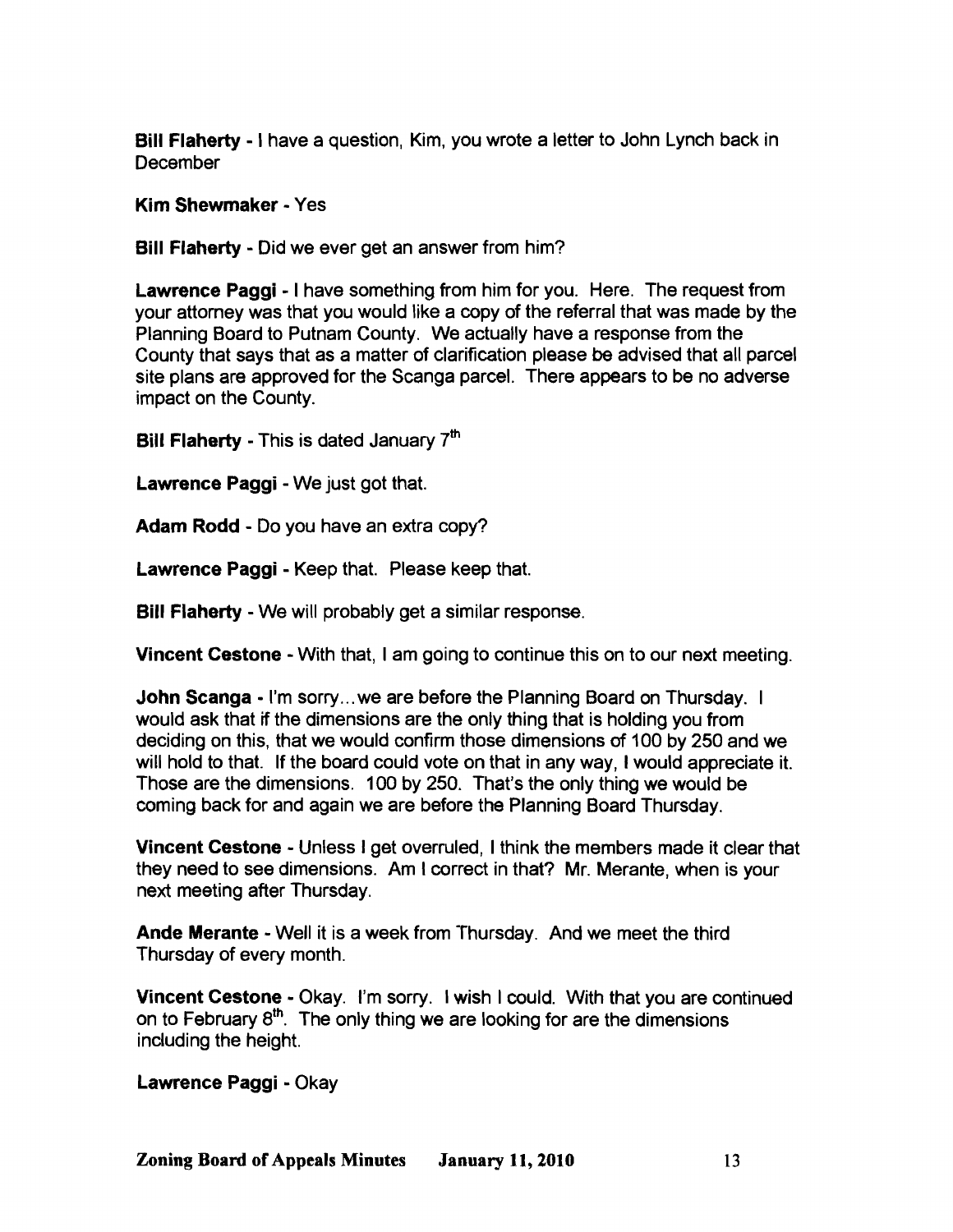Vincent Cestone - Next item on the agenda is Review of Minutes of November 23<sup>rd</sup>. Any corrections? I'll make a motion to accept the minutes as submitted

Bill Flaherty - I'll second

Vincent Cestone - All those in favor

All Board Members - Aye

Vincent Cestone - We have a Resolution for Mary Dawn. This is the one where they asked for an extension. 1don't think we need to, unless I am overruled, I don't think we need to have the resolution read into the record. With that, I make a motion to accept the resolution.

Bill Flaherty - I'll second

Vincent Cestone - Roll call vote. Bob?

Robert Dee - Yes

Lenny Lim - I'll vote in favor

Paula Clair - I vote in favor

Bill Flaherty - I vote in favor

Vincent Cestone - And so do I. Next item on the agenda is Eric and Brittney Trenczer. Review for completeness. I looked at it and rule it complete. Adam, your feelings?

Adam Rodd - Yeah. I didn't, it looks generally complete. One thing I didn't see, I assume on file with the Building Department is a current C of 0 for the structure

Eric Trenczer - Yes. I think the Building Department has that. I don't have that with me

Adam Rodd - Okay. I am sure it is there, so I would just recommend that when this is scheduled either on or before the scheduled date for your hearing that you supply the board with a copy of the C of O.

Eric Trenczer - Okay

Bill Flaherty - It's not hard to get

Adam Rodd - I didn't see it. I'm sure it is on file at the Building Department but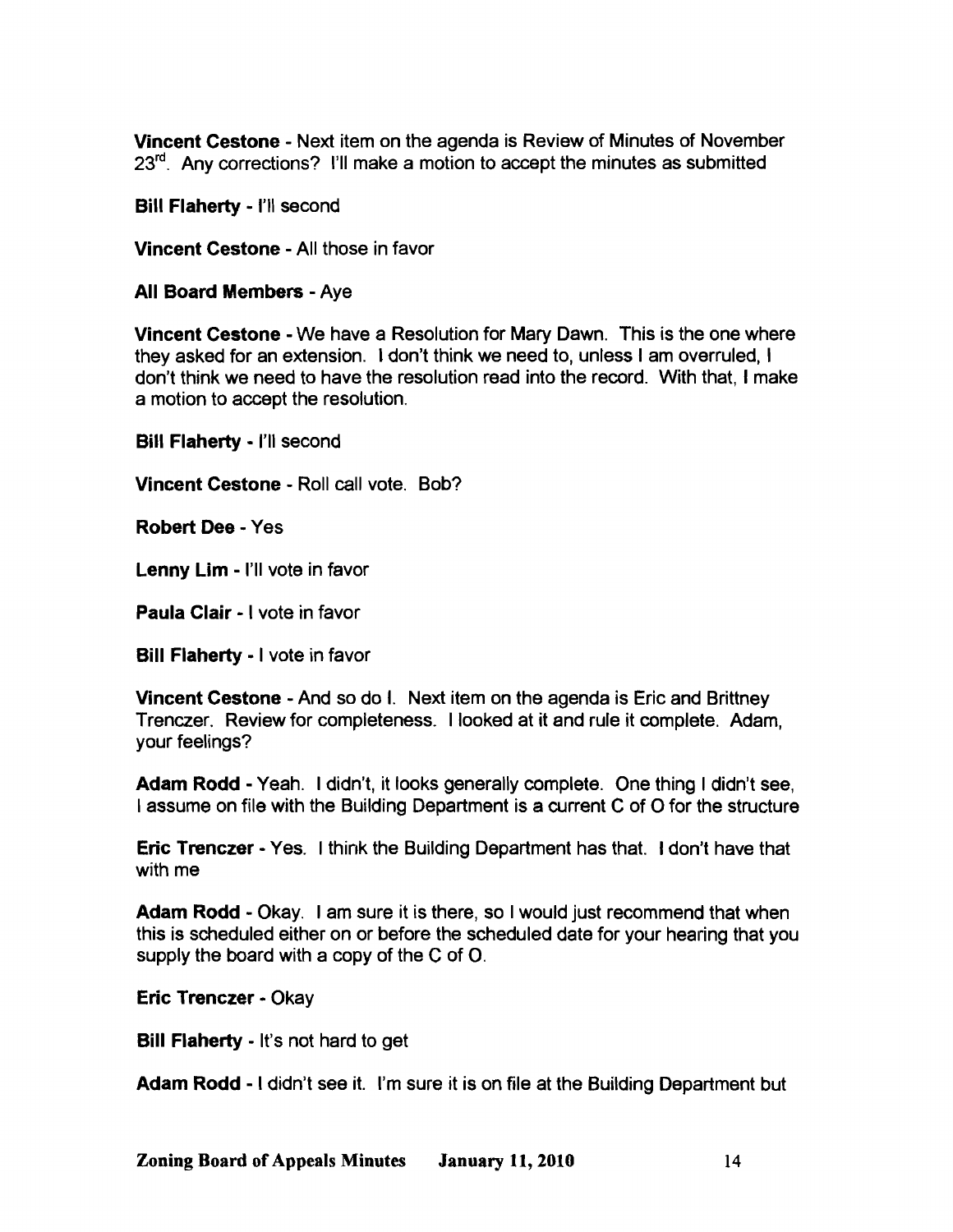we would need to have that.

Vincent Cestone - If you could bring it with you. One other thing, Ms. Clair has a request.

Paula Clair - Oh, normally we have architecturals of what it is going to look when it is completed.

Eric Trenczer· You don't have that? I'm sorry. I didn't bring the file with me. Don't you have the blueprints? I thought you did. Essentially it is a cement slab. It already exists there. It is already set. Essentially we are just going to enclose it in to make like a porch. So we are not going to change the outline of the house, we are just going to take, it already has an overhang and existing roof, and we are just going to put windows and doors. We only need like 2 1/2 feet.

**Paula Clair - Is that coming out further than the existing porch** 

**Eric Trenczer - No.** It has a roof. So I am not even changing the overhang

Robert Dee - You are going to have we don't have the height

Eric Trenczer - Its 6 feet something

Robert Dee· The whole structure is only 6 feet high

**Eric Trenczer - Well there is already an existing roof,** 

Robert Dee - This doesn't show me that

**Eric Trenczer - Okay. We didn't do the roof, it's already there now** 

**Robert Dee - Well it is hard for us to guess. So we have to go by** measurements. Because we could say okay this is fine, and you go ahead and do this. We don't know if that roof line is another 10 feet higher than what it is. All you are showing me is a square box.

Eric Trenczer· Okay. I'm sorry. We are not doing anything with the roof. It is already there now.

Robert Dee - How high is it?

Eric Trenczer - I can guess

Robert Dee - I know. We need something. And where is it going to attach to? Is it attaching to an inside room? The living room? The kitchen? Your bedroom? What is it attaching to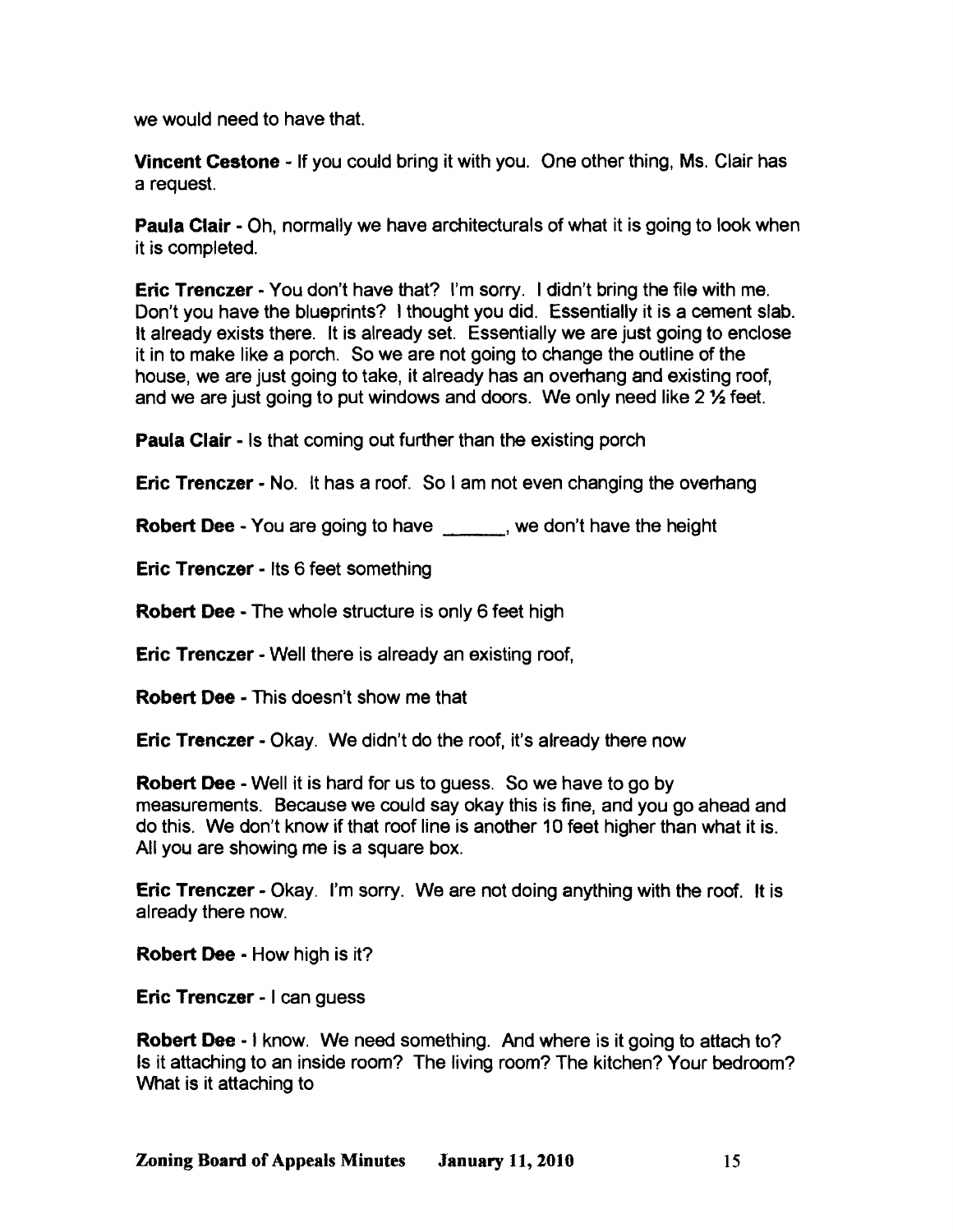Eric Trenczer - Well it is connect to I believe to a kind of like a living room, entry way

Robert Dee - I would like to see that. All we are looking at here is a shed

Eric Trenczer - I mean it is kind of simple.

Robert Dee - It may be simple to you because you live there. It is not simple to us to look at. We need some diagram or something

Vincent Cestone - The reason we are so thorough like this is because there have been situations where people, I am not saying you, take advantage of things and that is why we are very very thorough when it comes to that.

Eric Trenczer - Okay. What would be

Vincent Cestone - If you could expand this and give us a total height of the room and basically showing us what it is attached to.

**Eric Trenczer** – okay. So you want the height of the room and what it is attached to.

Robert Dee - Make a floor plan.

Paula Clair - Usually people give us a picture of the existing structure and then what the new structure will look like

Vincent Cestone - Take a digital picture

Eric Trenczer - Would a picture be okay? Because it is expensive to do like blueprints.

Paula Clair - Yes.

Vincent Cestone - And give us the dimensions as well and take digital pictures and print them out. And say this is where we are going and make sure that it is clear. So for the public hearing we have clean records.

Paula Clair - Speaking for myself, looking at that, I don't really know what you're doing.

Robert Dee - From looking at this it looks like a shed. Okay? You know what I am saying? I don't know what it is. I understand what you are saying existing roof, but we say okay and then we turn around and we find out the roof went 10 feet higher. Do you know what we are trying to say? We can't just approve